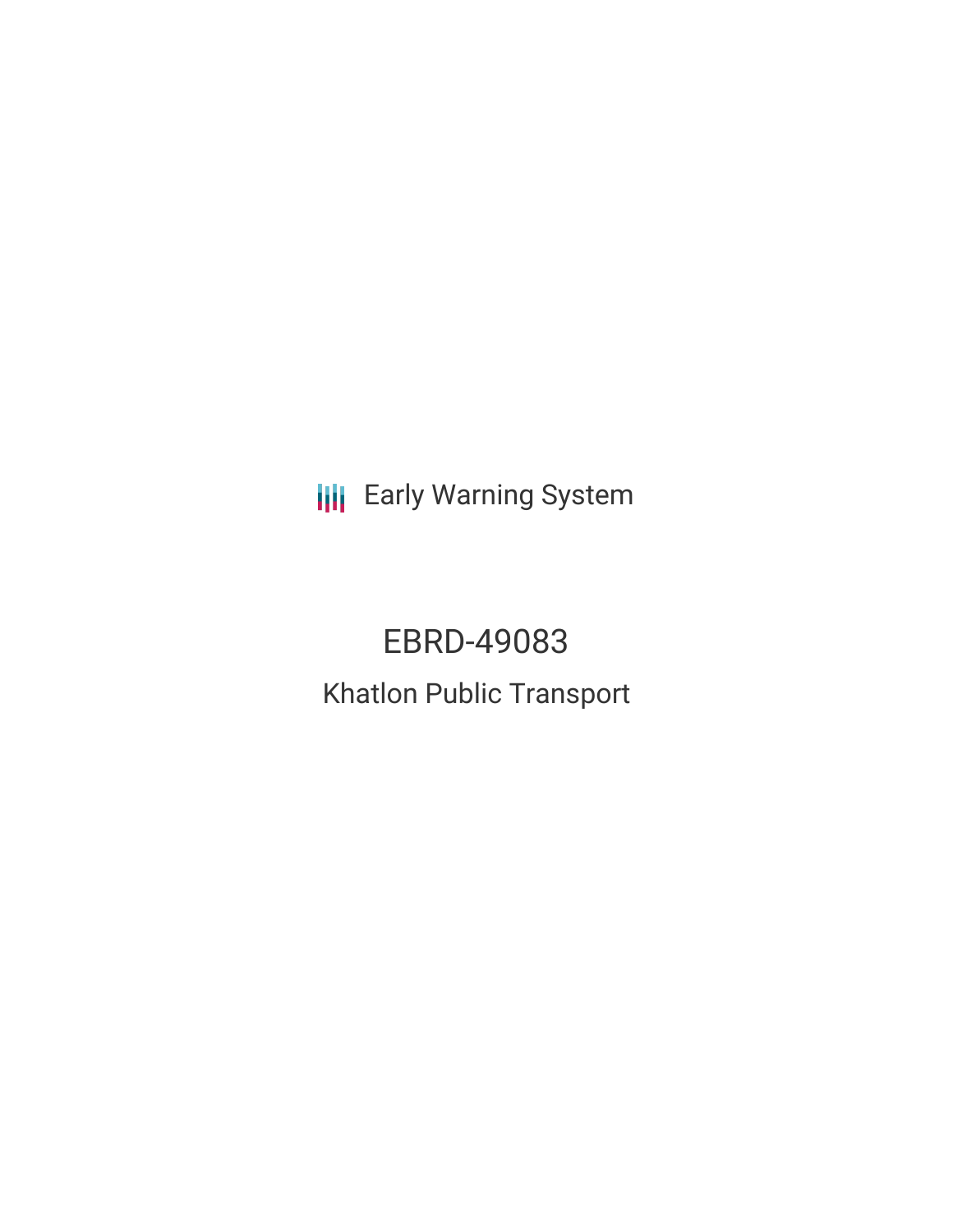

# **Quick Facts**

| <b>Countries</b>               | Tajikistan                                              |
|--------------------------------|---------------------------------------------------------|
| <b>Specific Location</b>       | Kurgan-Tyube, Vakhsh, Sarband                           |
| <b>Financial Institutions</b>  | European Bank for Reconstruction and Development (EBRD) |
| <b>Status</b>                  | Proposed                                                |
| <b>Bank Risk Rating</b>        | B                                                       |
| <b>Voting Date</b>             | 2017-11-15                                              |
| <b>Borrower</b>                | KGUP BOKHTARNAKLIETKHIZMATRASON                         |
| <b>Sectors</b>                 | Construction, Transport                                 |
| <b>Investment Type(s)</b>      | Loan                                                    |
| <b>Investment Amount (USD)</b> | $$6.00$ million                                         |
| <b>Project Cost (USD)</b>      | \$9.10 million                                          |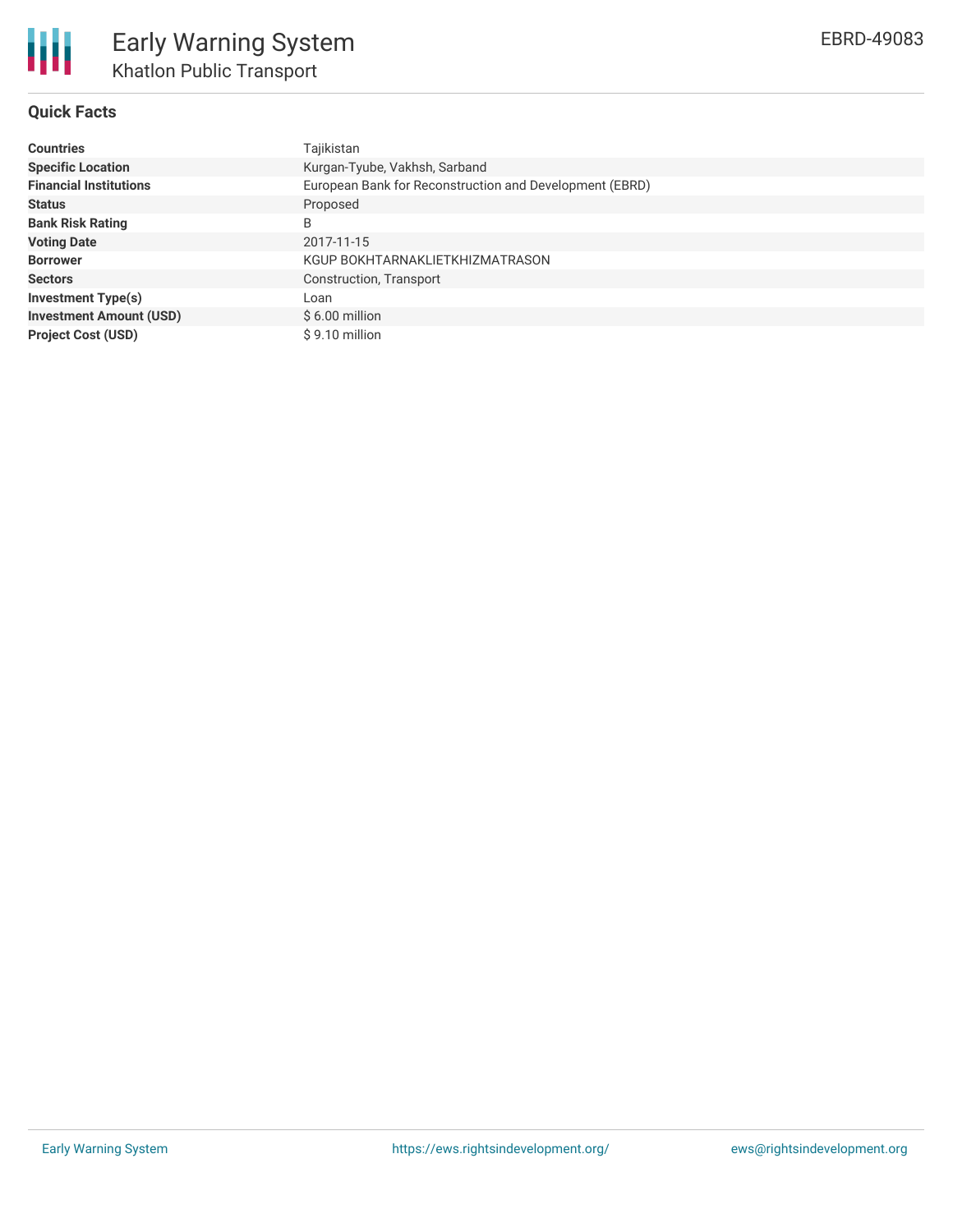

# **Project Description**

This project provides funding to a passenger transport operator for the purchase of a new fleet of vehicles, the introduction of an automated fare collection system, and the construction of a new depot.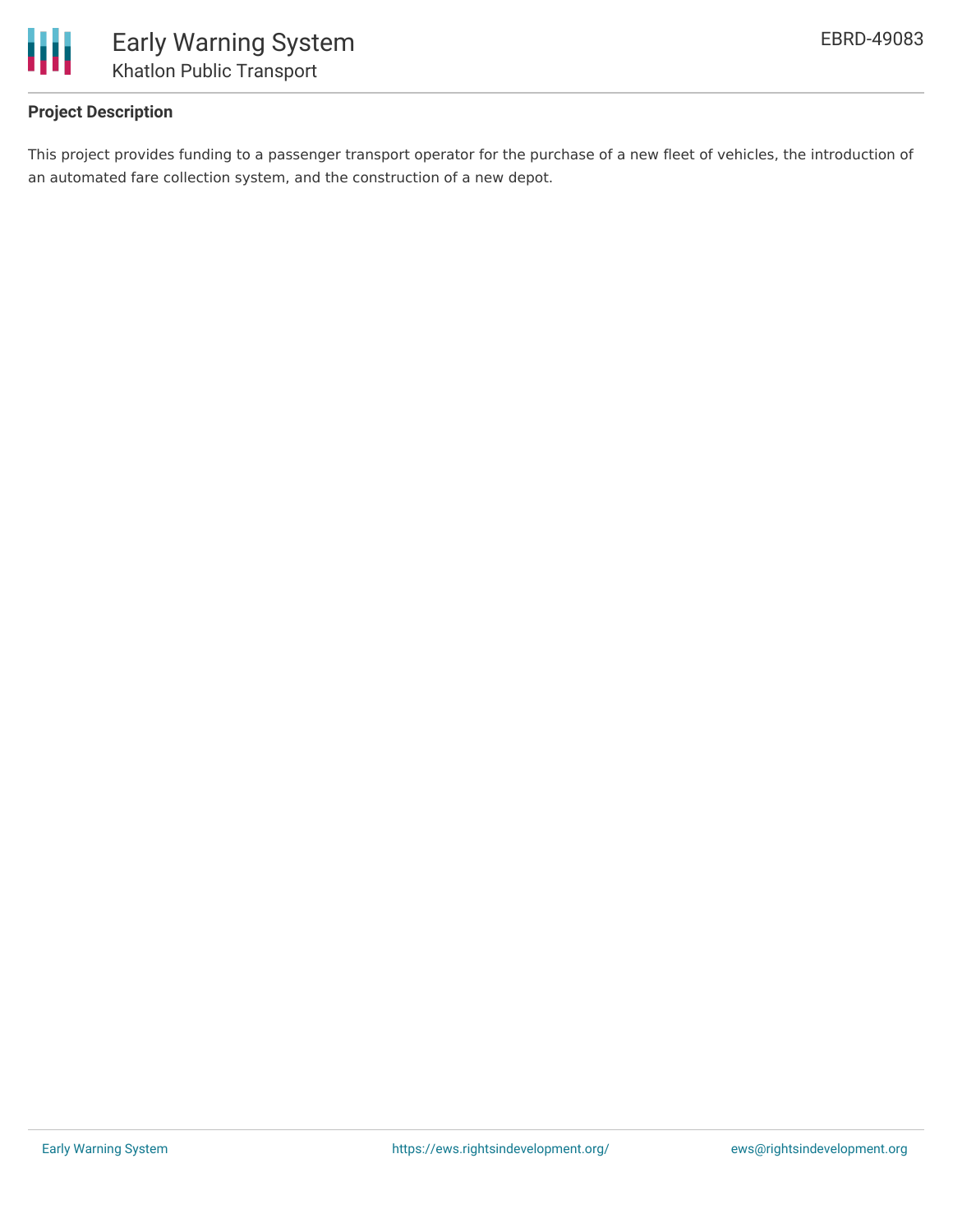

### **Investment Description**

European Bank for Reconstruction and Development (EBRD)

#### KGUP BOKHTARNAKLIETKHIZMATRASON

State Communal Unitary Enterprise "Bokhtarnaklietkhizmatrason" is a newly created municipal transport company located in Kurgan-Tyube.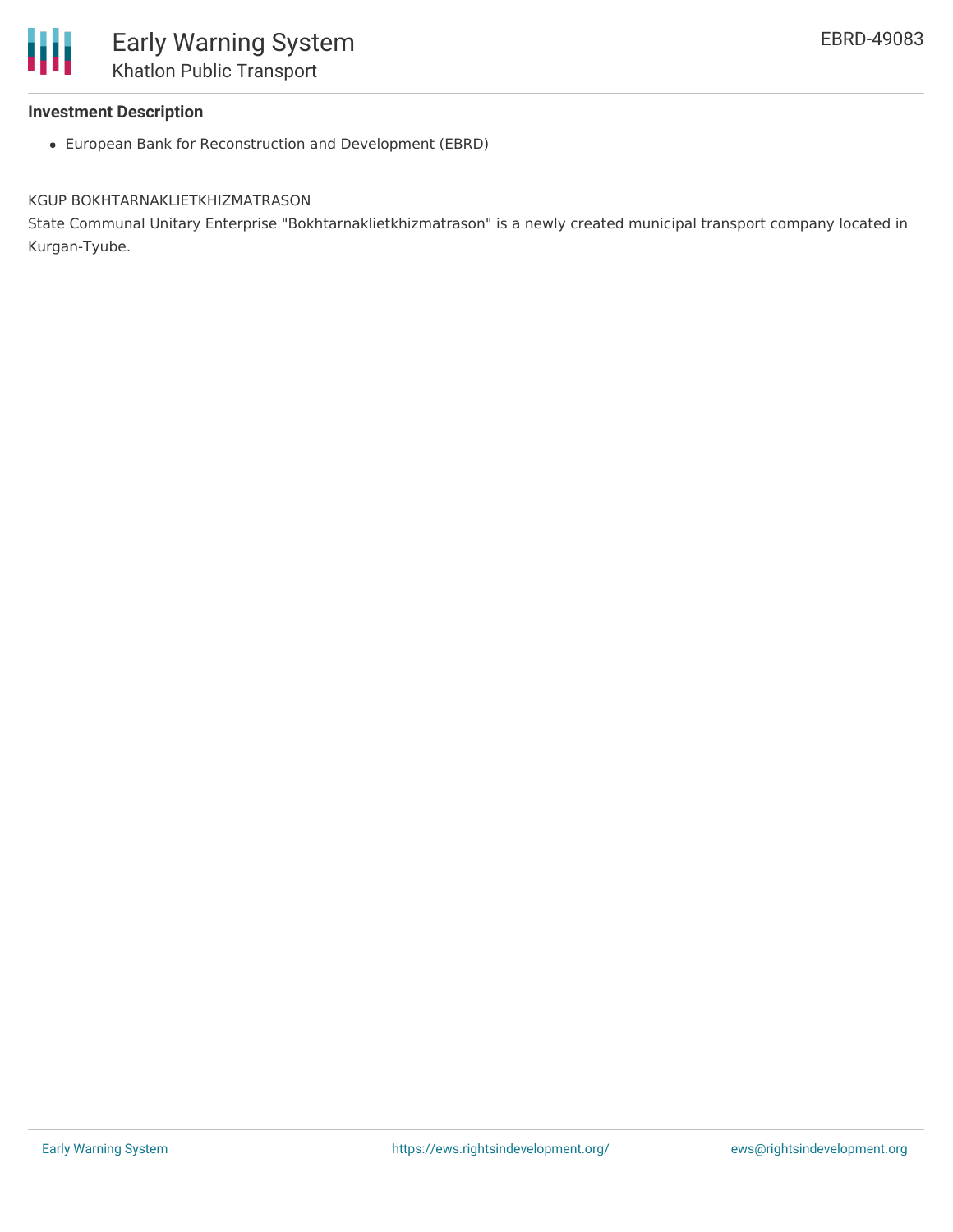

### **Contact Information**

Alexey Timchenko timchena@ebrd.com +74957871111 2nd floor, 6 Gasheka Street, Moscow, Russia 125047

#### ACCOUNTABILITY MECHANISM OF EBRD

The Project Complaint Mechanism (PCM) is the independent complaint mechanism and fact-finding body for people who have been or are likely to be adversely affected by an European Bank for Reconstruction and Development (EBRD)-financed project. If you submit a complaint to the PCM, it may assess compliance with EBRD's own policies and procedures to prevent harm to the environment or communities or it may assist you in resolving the problem that led to the complaint through a dialogue with those implementing the project. Additionally, the PCM has the authority to recommend a project be suspended in the event that harm is imminent. You can contact the PCM at pcm@ebrd.com or you can submit a complaint online using an online form, http://www.ebrd.com/eform/pcm/complaint\_form?language=en. You can learn more about the PCM and how to file a complaint at http://www.ebrd.com/work-with-us/project-finance/project-complaint-mechanism.html.